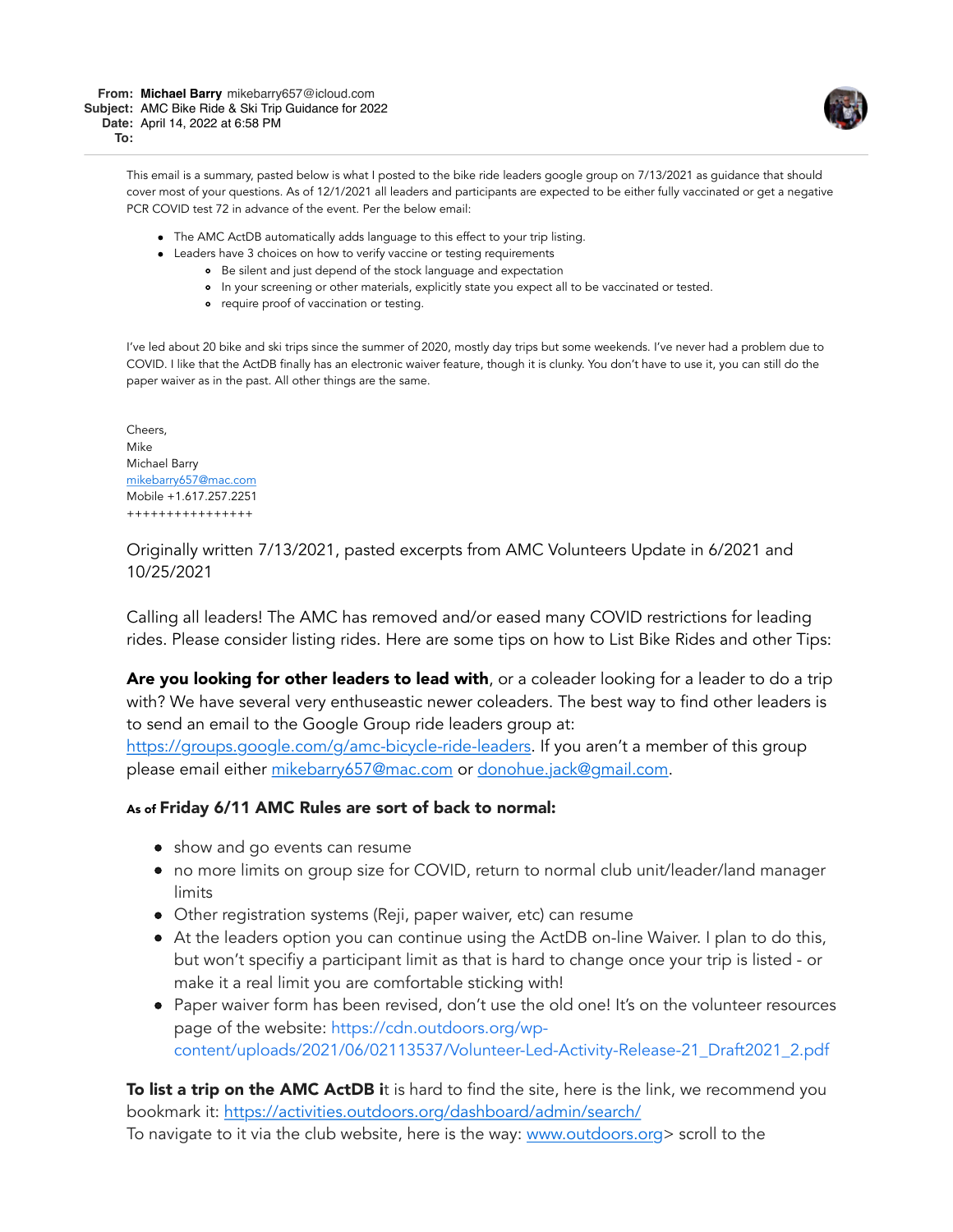bottom>My Outdoors>ActivitiesDB Dashboard>You should see your trips. If you want to add a trip, click on Activities Admin then follow the menus to add a trip.

## To get to volunteer resources area like forms and manual, etc use this link:

[https://www.outdoors.org/get-involved/center-for-outdoor-learning-and-leadership/volunteer](https://www.outdoors.org/get-involved/center-for-outdoor-learning-and-leadership/volunteer-resources/)resources/. Again, we suggest you bookmark it as it's hard to find. If you do want to navigate to it here is the path: [www.outdoors.org](http://www.outdoors.org/)>Our Work> Center for Outdoor Learning and Leadership > . Then scroll down to volunteer resources at the bottom.

Please file Bike Comm Trip Reports! Here is how; the leader area of the committee web area is currently broken, and we don't plan on working on this until the new web site is in place and most of the bugs are worked out. For now Jack has created a Google sheet which we can use for trip reports in the interim. Click here and just enter your info from your trip: [https://docs.google.com/spreadsheets/d/1WBKj8uNgpAW53mypx314vmooSfDb5KqZxo5fHvz2](https://docs.google.com/spreadsheets/d/1WBKj8uNgpAW53mypx314vmooSfDb5KqZxo5fHvz2F_s/edit?usp=sharing) F\_s/edit?usp=sharing

Looking for bike ride routes? Check out the bike comm club Ride with GPS (RWGPS) site here: [AMC Boston Bicycle Committee](https://ridewithgps.com/clubs/630-amc-boston-bicycle-committee)

You can plan rides, save them, send the link to your trip listing and particpants! Also search on our long list of already cued rides!

**++++++++++++++++++++**

From: AMC Volunteer Newsletter <[volunteerrelations@e.outdoors.org>](mailto:volunteerrelations@e.outdoors.org) Date: Mon, Oct 25, 2021 at 9:16 PM Subject: Important Volunteer Update - New COVID Requirements To: <[cindycrosbyamc@gmail.com>](mailto:cindycrosbyamc@gmail.com)



# **Volunteer Newsletter**

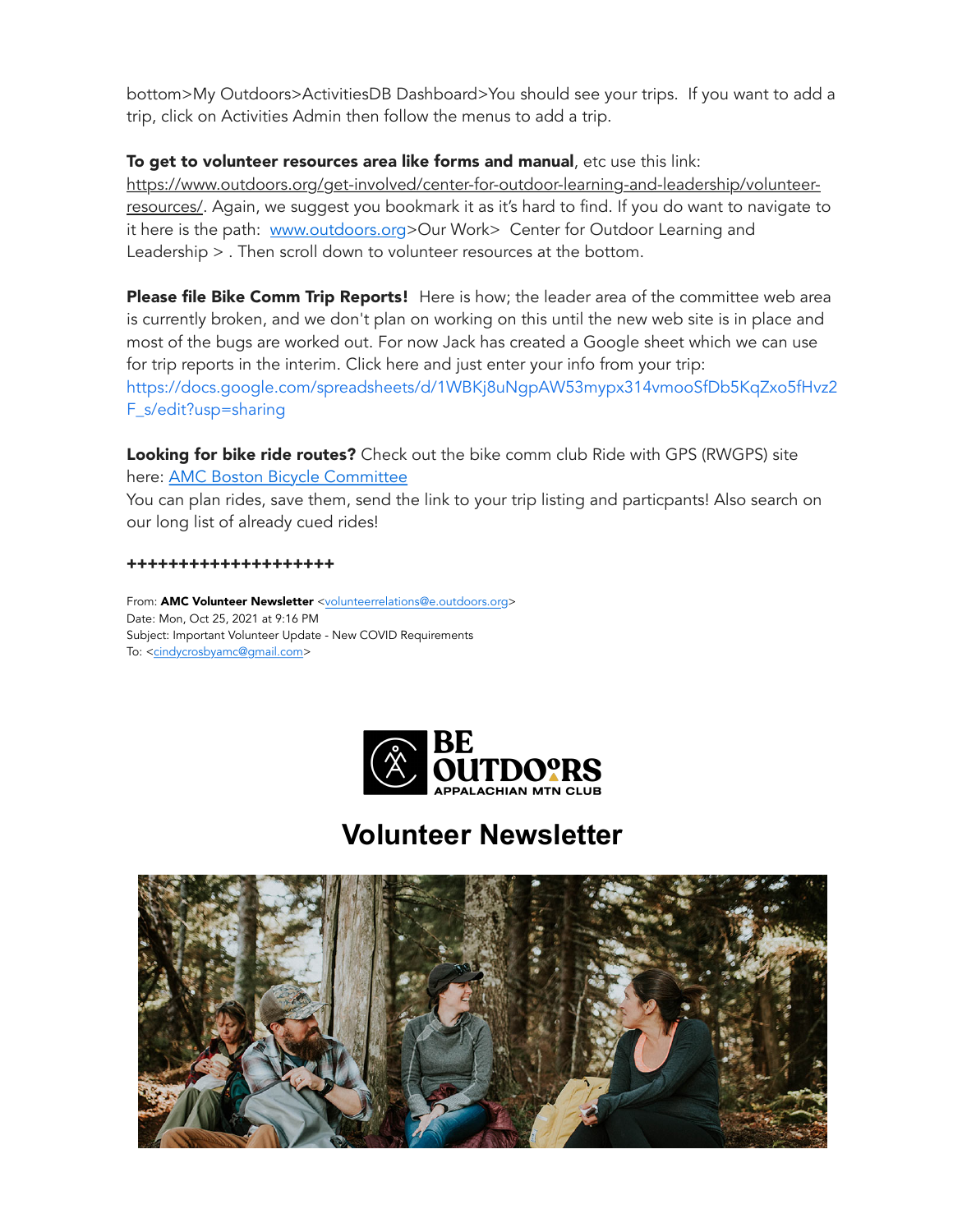

Dear Cindy,

A Big Thank you to all of you who posted any of the 100+ FallFest events. Hundreds of people turned out at the BBQ events at Noble View, Mohican, and the Highland Center! We look forward to 2022!

The remainder of this newsletter includes updated vaccination guidance for volunteers and participants. Please read it closely and reach out to [Leadership@outdoors.org](mailto:Leadership@outdoors.org?subject=) with questions.

#### **NEW COVID REQUIREMENTS –**

AMC's COVID response priorities are safety, transparency, and mission. We continue to follow the science and recommendations from CDC. We appreciate the many adaptations AMC's community has made to respond to emerging trends and subsequent changes in policies. This newsletter outlines the latest changes to support the safety of our community. **This includes a vaccination requirement for all volunteers and new vaccination screening practices for participants on volunteer led events.** 

**We updated the [COVID FAQ Document](https://click.e.outdoors.org/?qs=4791a9db066a8999715b1cf0f446af0a39b011663265e2251efed50d088ef1b0f2d230accaa7d29cc83710785f3d7db834d259c60757f246) to support this newsletter.** 

#### **Vaccination Requirement for Volunteers by December 1, 2022**

Vaccination Requirement: Any Volunteer who interacts in person with others in any AMC volunteer role must be and remain fully vaccinated as defined by the CDC as a condition of volunteering.

Exemptions: AMC wants volunteers to be vaccinated and we understand that medical or religious exemptions must be considered. Volunteers to whom medical or religious exemptions apply must receive a negative PCR test result within 72 hours of the start of their volunteer activity.

Implementation: AMC will rely on the honor system and will not institute a reporting or recording process to collect vaccination or testing information. This aligns with our culture of trust that supports our risk management practices.

Consequences of Non-Compliance: If any volunteer Leader fails to meet these requirements, the activity [they are leading is no longer an official Activity as defined by AMC's Leadership Requirements &](https://click.e.outdoors.org/?qs=4791a9db066a89994bc456d88cab6edf6569d56d05e151e6de434b8f2edfa37c8d218ab4801add084a52f494f50c7079c25ace7755131b0b) Guidelines resulting in the loss of coverage by the AMC's general liability insurance policy.

**Vaccination Policy for Participants in Volunteer led Activities – Effective November 1, 2021**  Read carefully as screening requirements vary by volunteer role.

**Volunteers at Huts and Lodges, Visitor Centers, Volunteer led Camps and Cabins (VCCs) who lead activities with guests** will follow the guidance and requirements established for working with guests and should be aware that visitors and overnight guests must meet expectations as defined at [https://www.outdoors.org/policies-covid/](https://click.e.outdoors.org/?qs=4791a9db066a8999c6fc1177be1b0488bd6b3afc68c60c839db5b4545c9d153b1a26e2374d2867e0167dd96b8d4384ca5fa7374d0afa8739). Individual volunteers may not screen guests and visitors for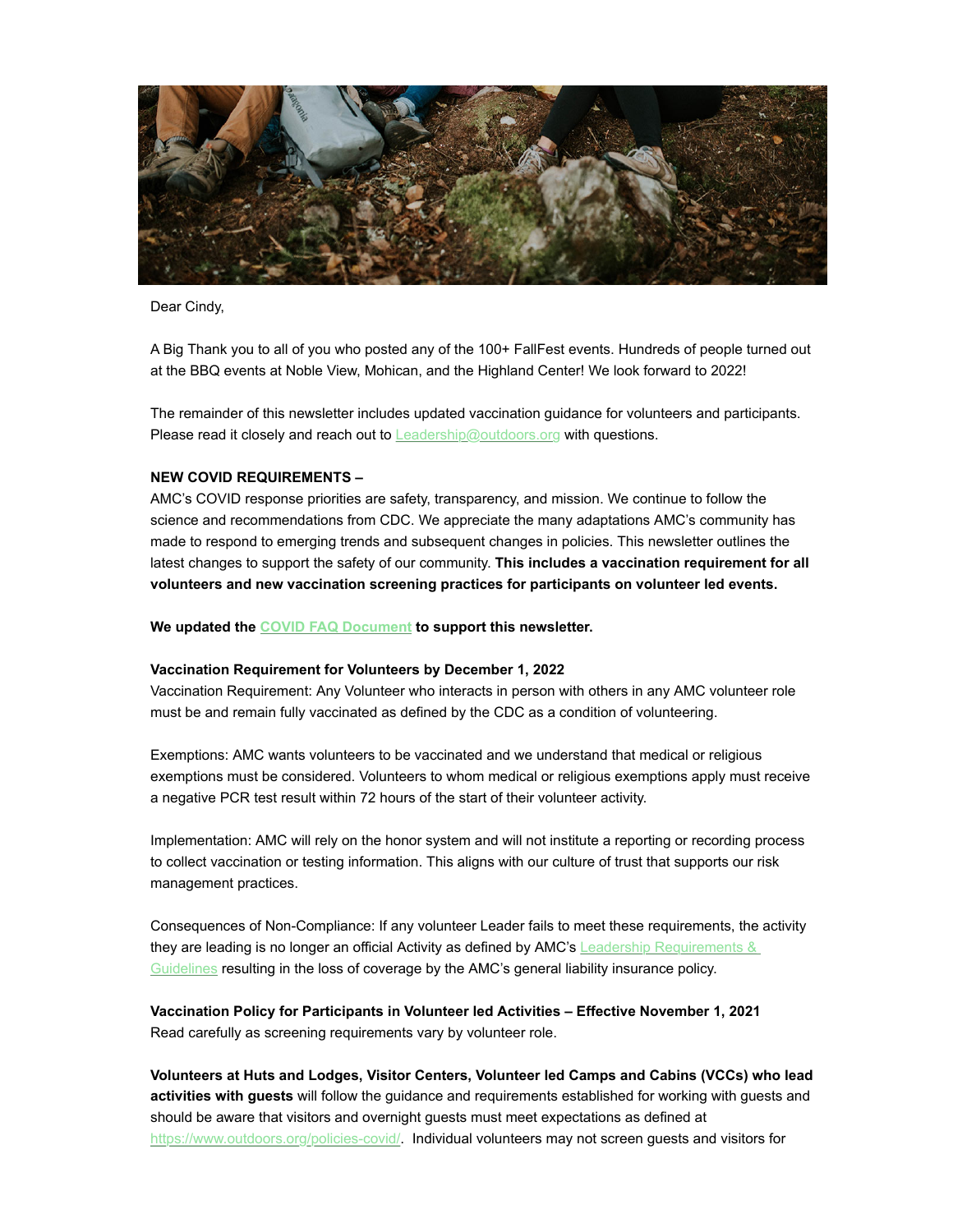vaccination or testing status.

**Adventure Travel** volunteers and participants are required to follow COVID related screening expectations which can vary depending on location and activity.

### **Volunteer-led partial and full day activities such as events, work parties, trips, meetings, and/or outdoor overnights, etc.**

- 1. Participant Requirements Participants must be vaccinated or get a negative PCR test within 72 hours of the start of the event.
	- a. Participants may be asked to confirm that they are vaccinated or provide proof of a negative PCR test within 72 hours of the start of the event as a condition of attendance.
	- b. Volunteers can exclude people who are not able to provide proof of vaccination or proof of a negative PCR test within 72 hours of the start time of the activity.
	- c. Participants must wear masks when sharing transportation.
	- d. Participants may be required to wear masks indoors and at other times.
	- e. Anyone who is unvaccinated including all participants under the age of 12 must follow [CDC safety guidance](https://click.e.outdoors.org/?qs=4791a9db066a8999914c82a87fa4d39ff7a6b868052da674a4f51a4def1678964642dfc32bd1c0f7f06d658a15d79bb32d7fa39df57efa2d).
- 2. Volunteers Can Screen for Vaccination Status or negative PCR test for participants using one of the methods listed below. Whatever screening method a Leader chooses must be applied to every participant for each trip that is posted. No Exceptions. You must ask each participant for each trip, regardless of whether or not they have previously communicated this information to you. This avoids the perception that we are applying the standard according to personal preferences or relationships.

Screening Methods:

- a. Follow the honor system; *for example, the Leader may simply trust that all participants on their trip are vaccinated or have a negative PCR test in accordance with the expectations outlined on the trip listing in ActDB*. **NOTE: Volunteers may not post events stating that vaccination or testing are not a requirement or expectation for attendance.**
- b. Ask participants about their vaccination status or ask that they affirm they have had a negative PCR test within 72 hours of the event; *for example, the Leader may ask every participant to submit an email affirming their vaccination status or that they have received a negative PCR test within 72 hours of the event.*
- c. Require proof of vaccination status or a negative PCR test; *for example, a Leader may indicate as a condition of attendance and participation that every individual must present a copy or image of their vaccination record for COVID 19 or proof that they have received a negative PCR test within 72 hours of the start of the event.*
- 3. NOTE: AMC will support this requirement as follows:
	- Every Trip Listings will include language such as:

*AMC requires volunteers be vaccinated or receive a negative PCR test within 72 hours of the start of an event. AMC relies on the honor system for compliance. Participants may be required to wear masks, provide proof of vaccination, or in the alternative a current (within 72 hours) negative PCR test as a condition of attending this event. For your personal safety, you should expect to be in the presence of vaccinated and unvaccinated people in all AMC settings and should make choices about participating accordingly.*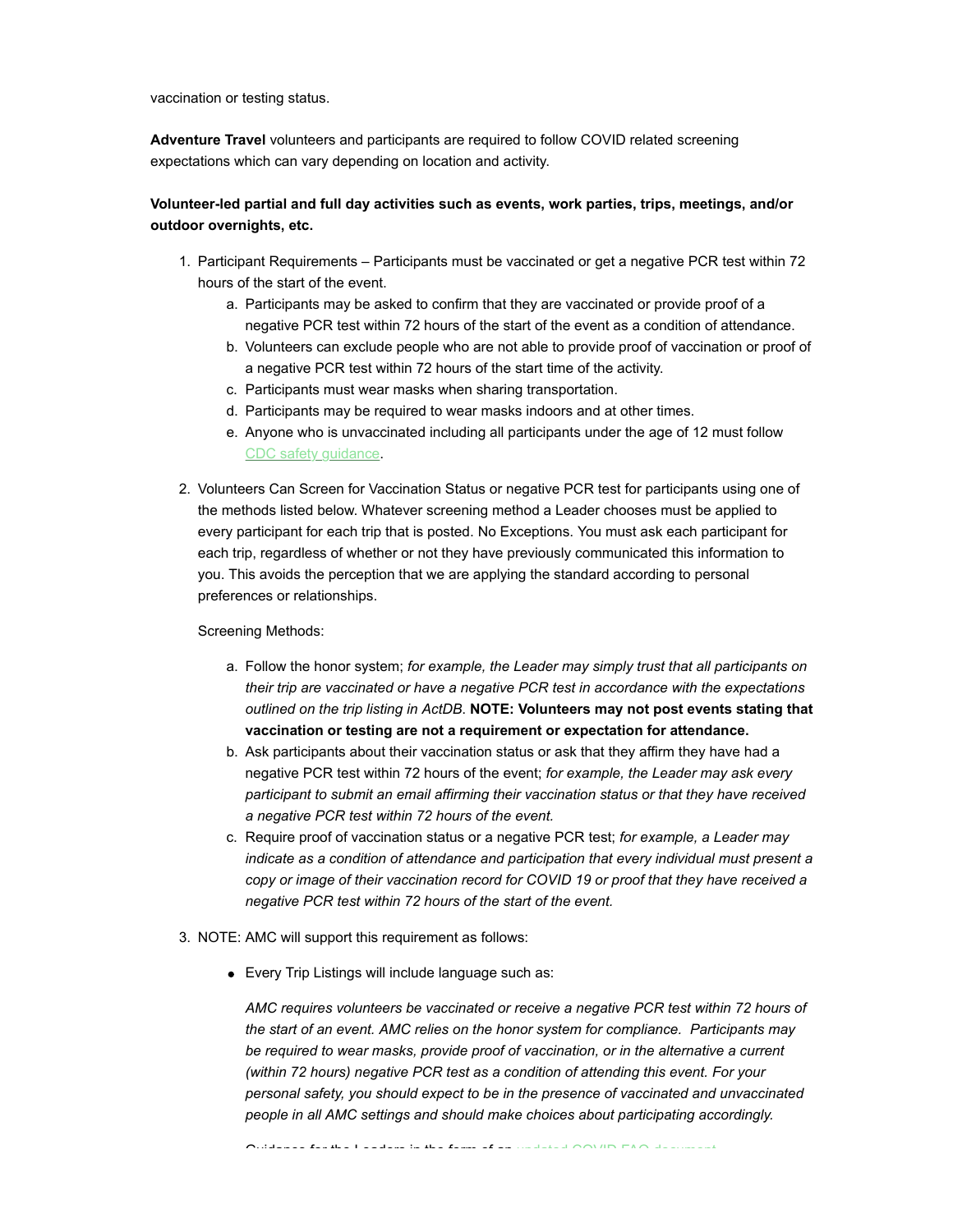- Guidance for the Leaders in the form of an [updated COVID FAQ document](https://click.e.outdoors.org/?qs=4791a9db066a89990fd72de32ad037646a35ca95285bcb1b1627347a977575bcf733863b1f16baf7ccf649e0731c4bfb4e30b4d8c591fe87).
- Appropriate updates to [https://www.outdoors.org/policies-covid/](https://click.e.outdoors.org/?qs=4791a9db066a8999c6fc1177be1b0488bd6b3afc68c60c839db5b4545c9d153b1a26e2374d2867e0167dd96b8d4384ca5fa7374d0afa8739)

#### **Volunteer-led Overnight Programs at AMC Facilities**

Volunteers offering overnight programs should review and follow guidance and expectations for guests as defined to AMC lodging. This information is updated at [https://www.outdoors.org/policies-covid/](https://click.e.outdoors.org/?qs=4791a9db066a8999c6fc1177be1b0488bd6b3afc68c60c839db5b4545c9d153b1a26e2374d2867e0167dd96b8d4384ca5fa7374d0afa8739).

Be well, Faith, Hannah, and Justin

# **The below is cut and pasted from the latest club volunteer newsletter: Changes to Use of Phase 3 Reopening Rubric – Starting June 11**

- 1. To keep pace with the many changes, instead of "Phase Three" the organization will shift to direct alignment with [CDC guidelines](http://click.e.outdoors.org/?qs=62b1fc33f56556395d0a1c271e26680263fcbf9c61924fa6955aff9b3d89b4d388a4a5f074bf2e2bd610d369ebcdb7fe4a5497ca2641d050) and any additional restrictions that states or land managers impose. Please refer to CDC Guidelines when looking for advice about masking, social distancing, carpooling, travel, etc.
- 2. Based upon current research and recommendations, AMC will sunset use of the equipment decontamination checklists for volunteer-led Activities. We will continue to require hand hygiene procedures to be followed and practiced before, during and after any contact with group equipment.
- 3. We no longer require COVID specific training as a prerequisite for returning to Leading.
- 4. The paper waiver will be reintroduced for use starting on June 11. See below for instructions.

## **Reintroduction of the Paper Waiver – Requirements and Guidelines**

In order to support reintroduction of the paper waiver, Leaders must follow requirements and quidelines for their use and submission. Training reference documents have been created. In short, **Leaders need to ensure that the forms are legible and that they are submitted within 7 days of completing the activity.** With the assistance of Chapter Leadership, we will monitor the rate of return on paper waivers.

Also, we cannot emphasize enough the importance of using the [Incident Report Form.](http://click.e.outdoors.org/?qs=62b1fc33f5655639b1752b16a950e043534ab978f1ab5809e0174c6fe665f3609b3f3a30e6694317cfbed5e16b9276eb0de36c6dd322a89e) The AMC expects that accidents and incidents will occur on AMC trips. **When in doubt, complete and submit the form.** More data means more learning and greater opportunities to improve the experience of volunteer Leaders, develop training, create supportive structures, and improve follow up. [Guidance about its Use](http://click.e.outdoors.org/?qs=62b1fc33f5655639f9a4f83b5bdbfaaa250a55e0977a92d95eec768c01d74d667960cd1f93196019b69a0472a9dce56210f01863954e5e65)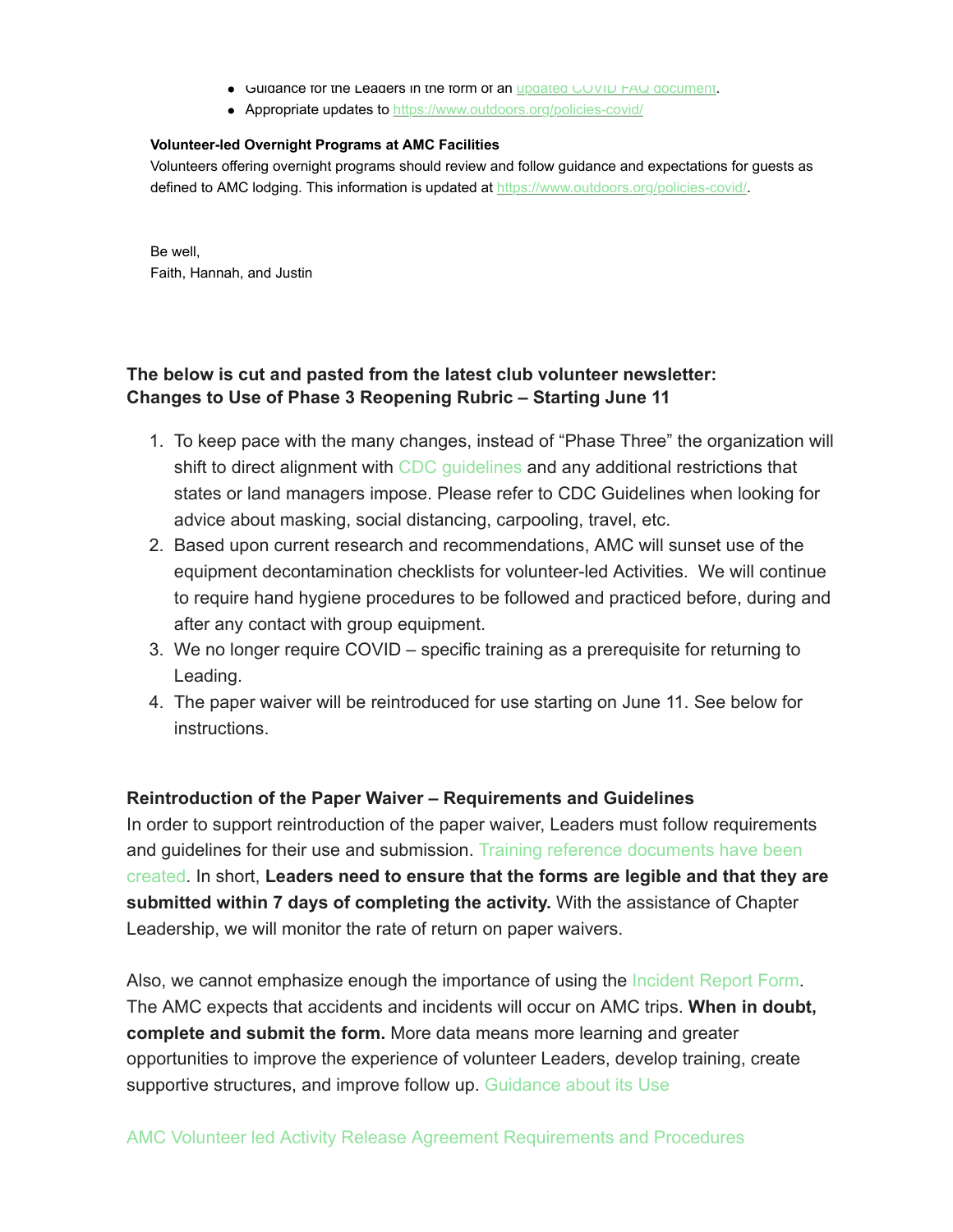The Trip Entry form in Activities Database (ActDB) will be updated prior to June 11 to restore options that were removed as part of Reopening Phases 1 and 2.

## **Using the Electronic Waiver in Activities Database (ActDB):**

Available when the Leader selects the ActDB Registration Option "Required – Electronic Waiver"

- 1. No Submission Action Required. These forms are submitted automatically at the conclusion of the event.
- 2. Leaders may be asked to verify who showed up for the event.

# **Using the Paper Waiver:**

For Leaders who select any other ActDB Registration Option: Contact Registrar; In Person Paper; or External Link.

*Leaders must submit completed forms within 7 days of the end of the activity in one of the following ways:*

- 1. Email to: AMCwaiver@outdoors.org
	- a. Only include waivers for one trip in each email. Do not combine waivers from multiple trips into the same pdf or email.
	- b. Required Subject Line Details
		- **Leader Last Name**
		- Chapter or Camp Name
		- **Month and Year**
		- **Example: LNAME Worcester MARCH 2021**
	- c. Optional: CC your Committee Chair on the waiver email to confirm submission of waiver via email and support their reporting requirements.
	- d. Once you have emailed the waiver with the required subject line details, you may shred the waiver. AMC will be using the subject line to search for waivers in the event there is an incident. AMC is required to maintain records for at least 7 years.
- 2. Mail to:

AMC Volunteer Release Agreement ATTN: Volunteer Relations 10 City Square, Suite 2 Boston, MA 02109